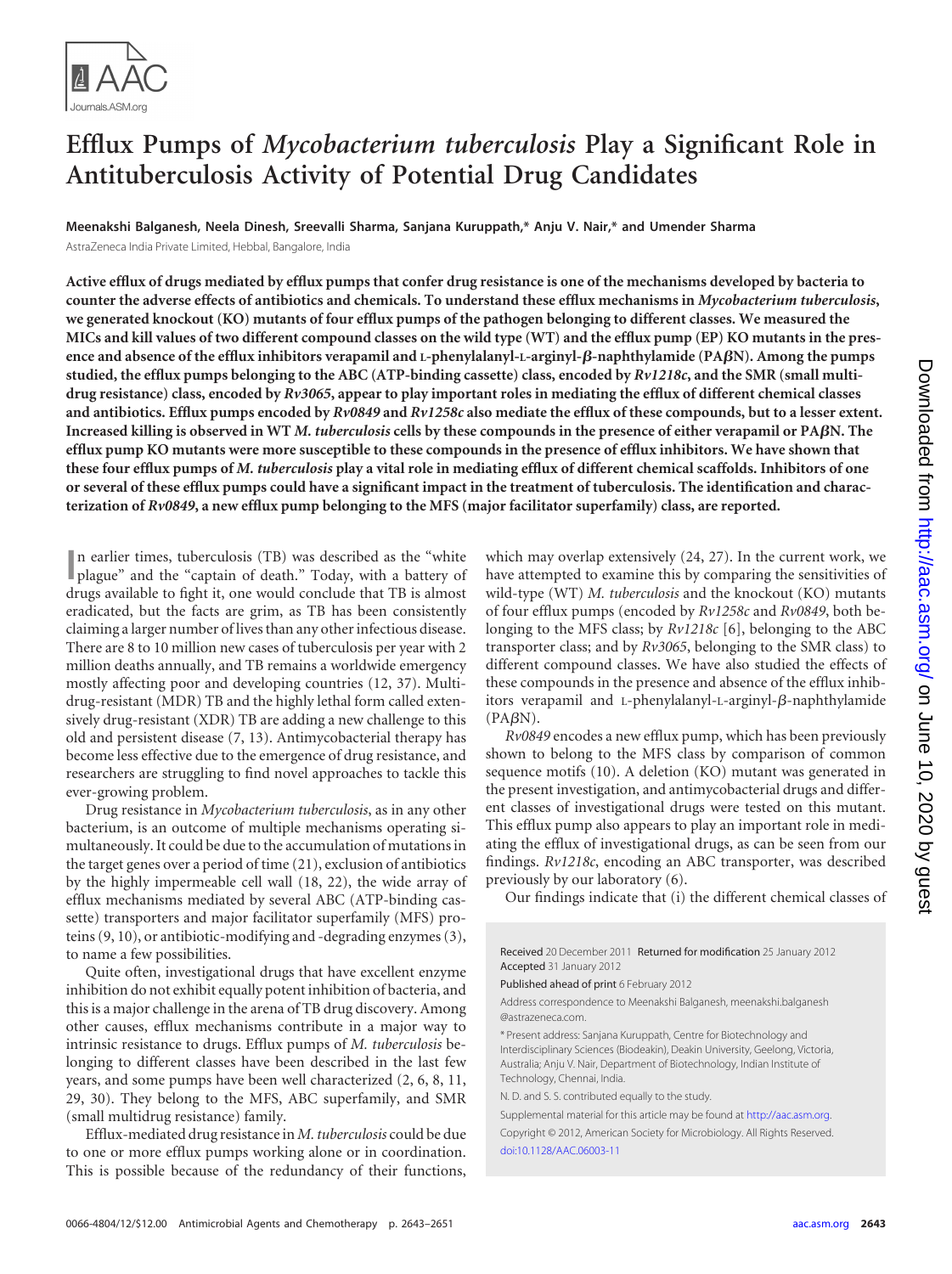<span id="page-1-0"></span>**TABLE 1** Strains and plasmids used in this study

| Strain or plasmid        | Relevant characteristics                                                            | Source or<br>reference |
|--------------------------|-------------------------------------------------------------------------------------|------------------------|
| M. tuberculosis<br>H37Rv | Virulent strain of M. tuberculosis                                                  | <b>ATCC</b>            |
| <b>ATCC 27294</b>        |                                                                                     |                        |
| pAZI0290                 | Derived from pGOAL19 (15) by deleting<br>the lacZ gene as a BamHI-BamHI<br>fragment | Laboratory<br>stock    |
| pBAN0366                 | Truncated Rv1218c cloned into pAZI0290                                              | 6                      |
| pBAN0448                 | Truncated Rv1258c cloned into pAZI0290                                              | This study             |
| pBAN0447                 | Truncated Rv0849 cloned into pAZI0290                                               | This study             |
| pBAN0449                 | Truncated Rv3065 cloned into pAZI0290                                               | This study             |
| pMV261                   | Mycobacterial expression vector                                                     | 35                     |
| pBAN0192                 | pMV261 vector with the intact Rv1218c                                               | 6                      |
| pBAN193                  | pMV261 vector with the intact Rv0849                                                | This study             |
| pPAZ11                   | Plasmid pSUM36 with intact Rv1258c<br>insert                                        | 10                     |
| pMD31                    | Cloning vector                                                                      | 11                     |
| pMtb312                  | $pMD31$ containing the intact $Rv3065$<br>gene                                      | 11                     |
| KO1                      | M. tuberculosis H37Ry with inactivated<br>Rv1258c                                   | This study             |
| KO1(pPAZ11)              | KO1 transformed with plasmid pPAZ11                                                 | This study             |
| KO <sub>5</sub>          | M. tuberculosis H37Rv with inactivated<br>Rv1218c                                   | 6                      |
| KO5(pBAN192)             | KO5 transformed with plasmid pBAN192                                                | 6                      |
| KO <sub>6</sub>          | M. tuberculosis H37Rv with inactivated<br>Rv0849                                    | This study             |
| KO6(pBAN193)             | KO6 transformed with plasmid pBAN193                                                | This study             |
| KO7                      | M. tuberculosis H37Ry with inactivated<br>Rv3065                                    | This study             |
| KO7(pMtb312)             | KO7 transformed with plasmid pMtb312                                                | This study             |

compounds studied are effluxed to different extents by the four pumps studied and (ii) irrespective of their modes of action, the efflux inhibitors studied act on multiple efflux pumps.

#### **MATERIALS AND METHODS**

**Bacterial strains, growth conditions, and chemicals.** The strains used in this study are listed in [Table 1.](#page-1-0) The *M. tuberculosis* strains and constructs were grown in 250-ml roller bottles (Corning Inc., Corning, NY) as smooth cultures to mid-log phase (optical density at 600 nm  $[OD<sub>600</sub>]$  = 0.5) and stored frozen as 0.5-ml aliquots in screw-cap cryovials (Corning) at  $-70$ °C. Representative vials from the frozen lot were thawed and plated for enumeration of viable counts after 10 days and were found to contain approximately 8.0  $log_{10}$  CFU/ml. For subsequent experiments, seed lot vials were thawed, and the cells were diluted to get the required CFU/ml. The media used for growth of *M. tuberculosis* were Middlebrook 7H9 broth and 7H10 agar (Difco Laboratories, Detroit, MI) supplemented with 0.2% glycerol, 0.05% Tween 80, and 10% albumin-dextrose-catalase (ADC). Hygromycin B was purchased from Roche. When required, hygromycin or kanamycin was added to the cultures at final concentrations of 50  $\mu$ g/ml and 20  $\mu$ g/ml, respectively. Streptomycin, isoniazid (INH), rifampin, ethambutol, spectinomycin, kanamycin, gentamicin, amikacin,  $c$ lofazimine, verapamil, and PA $\beta$ N used in the antimicrobial susceptibility tests were all purchased from Sigma. Restriction enzymes were purchased from Bangalore Genei (India). Oligonucleotides were synthesized by Sigma for this work.

**DNA amplification by PCR.** Screening of single-crossover (SXO) and double-crossover (DXO) recombinants in *M. tuberculosis* was done by

PCR using *Taq* DNA polymerase (Bangalore Genei). Single colonies were picked up from 7H9 plates, resuspended in 50  $\mu$ l TE (10 mM Tris, 1 mM EDTA), and boiled for 20 min. Five microliters of the supernatant from the boiled samples was taken in 25  $\mu$ l of PCR mixture. The denaturation and extension reactions were performed at 94°C and 72°C, respectively. The annealing temperature and the extension time for each PCR amplification were decided based on the melting temperature  $(T_m)$  of the primer pair and the length of the PCR product, respectively. The sequences of the primers used in this study will be made available upon request.

**Plasmid constructs.** The plasmids used in this study are listed in [Table](#page-1-0) [1.](#page-1-0) The construction of the plasmids used for gene inactivation of *Rv1258c*, *Rv0849*, and *Rv3065* was outsourced to Syngene (India). The recombination substrate for creating the deletions in the respective genes of *M. tuberculosis* consisted of the mutant gene with flanking sequences cloned into a suicide vector, pAZI0290. Each gene was individually inactivated by introducing a markerless deletion in the gene and rendering the remaining part of the gene out of frame. The substrate for the KO1 gene (*Rv1258c*) was created by deleting 196 bp (from bp 245 to 440) of the gene and rendering the downstream part of the gene out of frame. The final construct, bearing 900 bp and 836 bp upstream and downstream, respectively, of the deleted region, was cloned into the NcoI-BglII sites of the suicide vector pAZI0290 to obtain pBAN0448. The DNA substrate for inactivating *Rv0849* consisted of 800 bp of the region upstream of *Rv0849* and a 298-bp deletion (from the initiation codon ATG onward), followed by 800 bp of the remaining part of the gene, which was rendered out of frame. The final construct was obtained by cloning the 1,600-bp fragment into the ScaI-SspI sites of pAZI0290 to obtain pBAN0447. The substrate for inactivating *Rv3065* consisted of 800 bp of region upstream of *Rv3065*, a 298-bp deletion (from the initiation codon ATG onward), and 26 bp of the remaining part of the gene, followed by 774 bp of the region downstream of *Rv3065*. The final construct was obtained by cloning the 1,574-bp fragment into the ScaI-SspI sites of pAZI0290 to obtain pBAN0449. The sequence of the cloned fragments was confirmed by DNA sequencing (Microsynth). The plasmids were electroporated into *M. tuberculosis* as described previously [\(23\)](#page-7-17).

**Inactivation of** *Rv1258c***,** *Rv0849***, and** *Rv3065* **in** *M. tuberculosis***.** All three genes were inactivated by 2-step homologous recombination as described previously [\(23\)](#page-7-17). The genes were inactivated by making a deletion, which is not expected to affect the transcription of downstream genes. Out of 6 colonies of SXO recombinants screened, a small number of colonies had the plasmid integrated in the proper locus, as confirmed by PCR. One or two of the SXOs were grown in 7H9 broth in the absence of hygromycin for 3 weeks and then plated on 7H10 plates either with or without 2% sucrose. The colonies growing in the presence of sucrose were screened for the loss of the plasmid by PCR amplification of Hyg<sup>r</sup> and sacB genes. In all cases, only 20 to 30 colonies grew on the sucrose plates. From these, 6 to 8 colonies were picked and analyzed by PCR with the respective primers. Among them, some colonies had retained the wild-type copy of the gene on the chromosome, while a few had the wild-type copy of the respective gene replaced by the truncated copy, thus rendering the gene nonfunctional. The absence of the wild-type copy in these mutants was further confirmed by specific PCRs (See Fig. S1 in the supplemental material) and Southern blotting using appropriate primers (data not shown).

**Growth kinetics of the strains.** The wild-type H37Rv strain, KO1, KO5, KO6, and KO7 were grown in Middlebrook 7H9 broth as described above. Growth profiles were obtained by aliquoting 200- $\mu$ l samples every day and measuring the  $OD_{600}$  values in a spectrophotometer. This was repeated on three independent occasions.

**Determination of antibiotic susceptibility.** The MICs of standard drugs and compounds under investigation were tested by resazurin-based microplate assay on *M. tuberculosis*[\(6\)](#page-7-10). Antibiotic susceptibility testing in the presence of the efflux inhibitors verapamil and PABN was carried out by adding the respective inhibitors at subinhibitory concentrations  $(0.25 \times$  MIC) to the *M. tuberculosis* cultures in the assay. The MICs of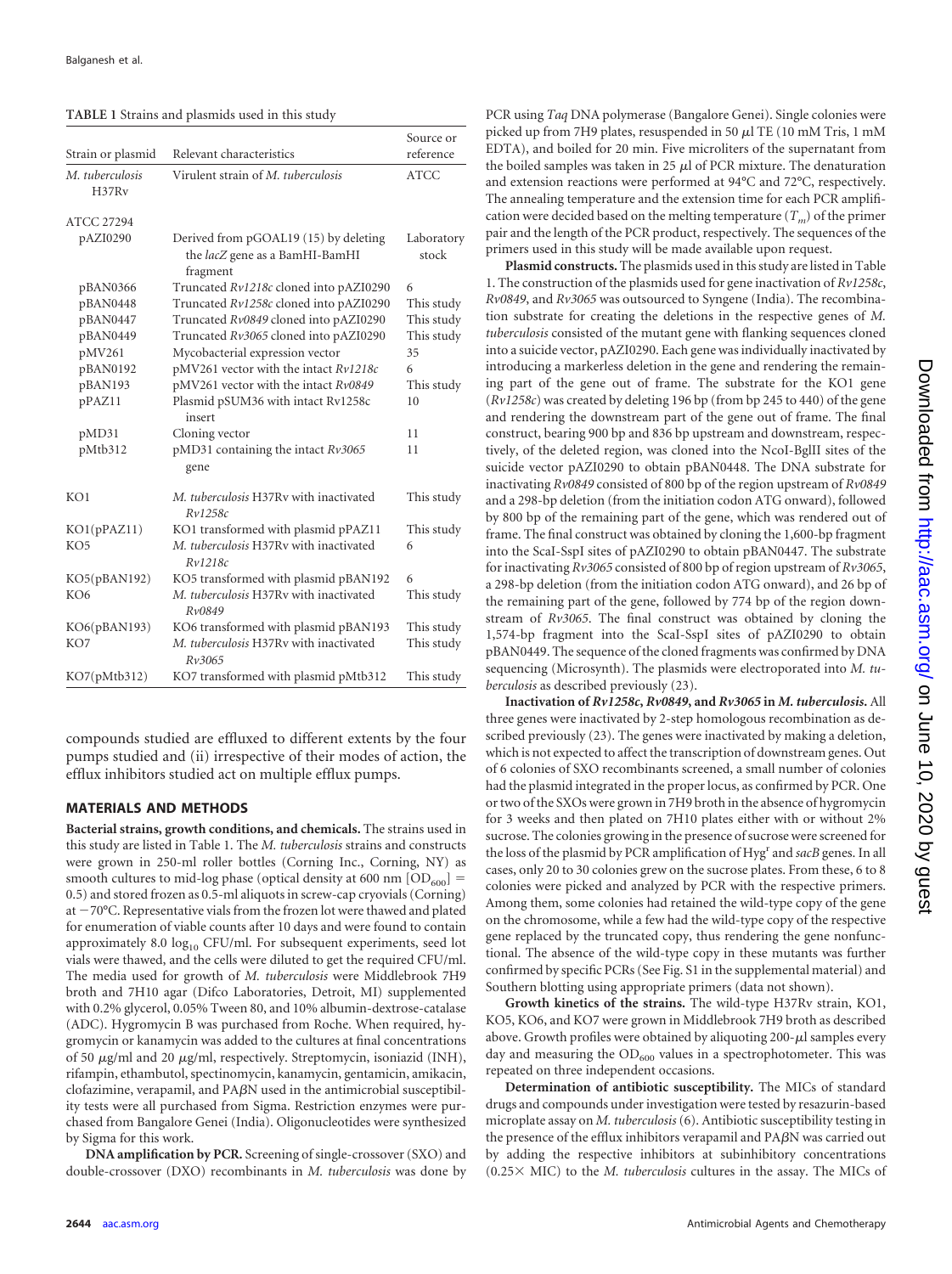verapamil and PA $\beta$ N were  $>$ 200  $\mu$ g (taken as 200  $\mu$ g) and 32  $\mu$ g/ml, respectively.

**Studies to assess bactericidality.** Drug susceptibility (MIC) assays were carried out to determine the sensitivities of the *M. tuberculosis* WT strain and the *Rv1258c* (KO1), *Rv1218c* (KO5), *Rv0849* (KO6), and *Rv3065* (KO7) deletion mutants to compounds belonging to different chemical classes [\(Tables 2](#page-2-0) and 3) and also in the presence and absence of verapamil or PA $\beta$ N [\(Table 3\)](#page-4-0). The protocol was as described earlier [\(6\)](#page-7-10) using the CFU-based evaluation. Briefly, MIC assays with relevant compounds were set up in a 96-well microplate format in 7H9 broth. Following exposure of the various strains to different concentrations of compounds for a period of 7 to 8 days, where appropriate, aliquots were plated on 7H10 agar plates for enumeration of survivors to assess the extent of kill (bactericidality) for the WT strain and the different efflux pump KO mutants. The plates were incubated for 21 to 28 days at 37°C, and colonies were scored. Since the MICs of the various drugs and compounds were different for the WT and the KO mutants, at least three concentrations of each compound were chosen for plating and comparison between the strains. The average bacterial number of the starting inoculum was 5.5  $\pm$ 0.2  $log_{10}$  CFU/ml for the MIC assays. Control cultures of the WT and those of efflux pump mutants, as well as those of the WT and mutants to which the efflux inhibitors were added at subinhibitory  $(0.25 \times$  MIC) concentrations, grew to 7.5 to 8.9  $log_{10}$  CFU/ml. The cultures to which the efflux inhibitors were added at subinhibitory concentrations did not have any difference in the final cell numbers, indicating that their growth was not affected in any way by the addition of the efflux inhibitors.

#### **RESULTS AND DISCUSSION**

**Efflux pumps of** *M. tuberculosis* **display multiple substrate specificities.** *M. tuberculosis* possesses a number of efflux pumps, but to date, only some of them have been shown to modulate susceptibility to agents used in the treatment of the disease [\(28,](#page-7-19) [33\)](#page-8-2). The role of efflux in modulating drug susceptibility is both drug and bacterium dependent. These efflux pumps play an essential role aiding the survival of bacteria. Exposure of mycobacteria to antituberculous agents that are substrates of the various efflux pumps would contribute to the successful survival of *M. tuberculosis* within its human host, as well [\(25\)](#page-7-20). In the present study, we have attempted to examine some of these by carrying out MIC and bactericidality assays on WT *M. tuberculosis* and KO mutants of efflux pumps [\(Table 1\)](#page-1-0) belonging to different classes. In addition, the efflux inhibitors verapamil and  $PABN$  were used in combination with different chemical classes of compounds under investigation [\(Tables 2](#page-2-0) and [3\)](#page-4-0).

**Selection, construction, and growth properties of efflux pump KOs of** *M. tuberculosis***.** Four efflux pumps belonging to three different classes were selected to study their effects on the physiology of *M. tuberculosis*. We routinely screen investigational drugs (which have potent enzyme inhibition but poor MICs) using efflux inhibitors, such as verapamil and carbonyl cyanide *m*chlorophenyl hydrazone (CCCP). During these screens, it was observed that compounds belonging to the class of pyrazolones had decreased MICs for *M. tuberculosis* in the presence of these efflux inhibitors. Microarray data were generated for pyrazolones to understand their mode of action, which revealed 4- to 6-fold hyperexpression of a number of genes and certain putative ABC transporters (data not shown). We chose two of the transporter genes from this panel for our study: *Rv1218c*, coding for an ABC transmembrane transport protein [\(6\)](#page-7-10), and *Rv0849*, coding for a protein of the multifacilitator superfamily. We also chose two other pumps reported previously by other research groups, namely, *Rv1258c* (Tap [\[2\]](#page-7-9)) and *Rv3065* (Mmr [\[11\]](#page-7-12)) belonging to the MFS

and the SMR family, respectively. KO constructs were made as described in Materials and Methods, and their identities were confirmed by PCRs using forward and reverse primers encompassing the deleted region (see Fig. S1A in the supplemental material). All the KO constructs had smaller inserts than the WT, confirming the respective deletions (see Fig. S1B and C in the supplemental material). The growth profiles of the different KO strains in 7H9 broth were compared to that of the WT strain. No growth defects were detectable (data not shown).

**Efflux pump hyperexpression studies and complementation of the efflux pump KOs.** The susceptibilities of the WT *M. tuberculosis* strain, KO strains, complemented KO strains, WT transformed with vector plasmids, and WT transformed with recombinant plasmids [\(Table 1\)](#page-1-0) were tested by MIC assays for a variety of antibiotics [\(Table 2\)](#page-2-0).

**(i)** *Rv1258c***.** Gentamicin and spectinomycin displayed a drop in MICs in the KO of the Tap efflux pump gene *Rv1258c* (KO1), and this was restored upon complementation of KO1 with the functional copy of the gene on a plasmid (pPAZ11). This plasmid, when inserted into WT *M. tuberculosis* (the hyperexpression strain), also displayed an increase in the MICs of these drugs [\(Ta](#page-2-0)[ble 2\)](#page-2-0). These data are in agreement with what has been published [\(10,](#page-7-7) [36\)](#page-8-3) and thus confirm the identity of KO1. The MIC of amikacin dropped only 2-fold in KO1 compared to the WT but increased more than 8-fold in the complemented KO and hyperexpression strains of *Rv1258c.*

**(ii)** *Rv3065***.** The KO of the Mmr efflux pump gene *Rv3065* (KO7) did not exhibit any variation in the MICs of any known drugs tested [\(Table 2\)](#page-2-0). KO7 also did not exhibit any drop in the MIC of ethidium bromide compared to the WT. However, the complementation strain of KO7 and the hyperexpression strain (both with plasmid pMtb312) had 8-fold increases in the MICs of ethidium bromide. This hyperexpression has also been reported by De Rossi et al. [\(11\)](#page-7-12) for *Mycobacterium smegmatis* for the same gene. These findings confirm the correlation of the observed MIC changes with the identities of these two genes whose KO constructs have been described.

**(iii)** *Rv1218c* **and** *Rv0849***.** Construction of and data for the KOs of *Rv1218c* (KO5) and *Rv0849* (KO6) have been reported by our laboratory for the first time (reference [6](#page-7-10) and this work). KO5 had no remarkable decrease in the MICs of many reference drugs [\(6\)](#page-7-10) [\(Tables 2](#page-2-0) and [3\)](#page-4-0). In KO6, a 2-fold drop was observed in the MIC of amikacin, which was restored to 8-fold-higher values in both the complemented KO6 and hyperexpression strains. In addition, KO6 had no remarkable decrease in the MICs of many reference drugs [\(Tables 2](#page-2-0) and [3\)](#page-4-0). All these efflux pumps exhibited only limited MIC shifts in the corresponding pairs, i.e., KO mutants and their corresponding hyperexpression strains; this may be a reflection of the "regulation" of these efflux pumps. Alternatively, efflux pump expression could make the bacterial strain undergo changes that alter the general drug susceptibility profile of the strain, and this has also been reported by other investigators [\(30\)](#page-7-14).

<span id="page-2-0"></span>**Inactivation of** *Rv1258c***,** *Rv1218c***,** *Rv0849***, and** *Rv3065* **in** *M. tuberculosis* **results in increased susceptibility to compounds belonging to various chemical classes. (i) Pyrrole class.** MICs of the pyrrole class of compounds (AZI-533 and AZI-530) decreased 2- to 8-fold [\(Tables 2](#page-2-0) and [3\)](#page-4-0) in the four different KO mutants in comparison to that for the WT strain. Addition of the efflux inhibitor verapamil or  $P_A\beta N$  caused a further decrease in the MICs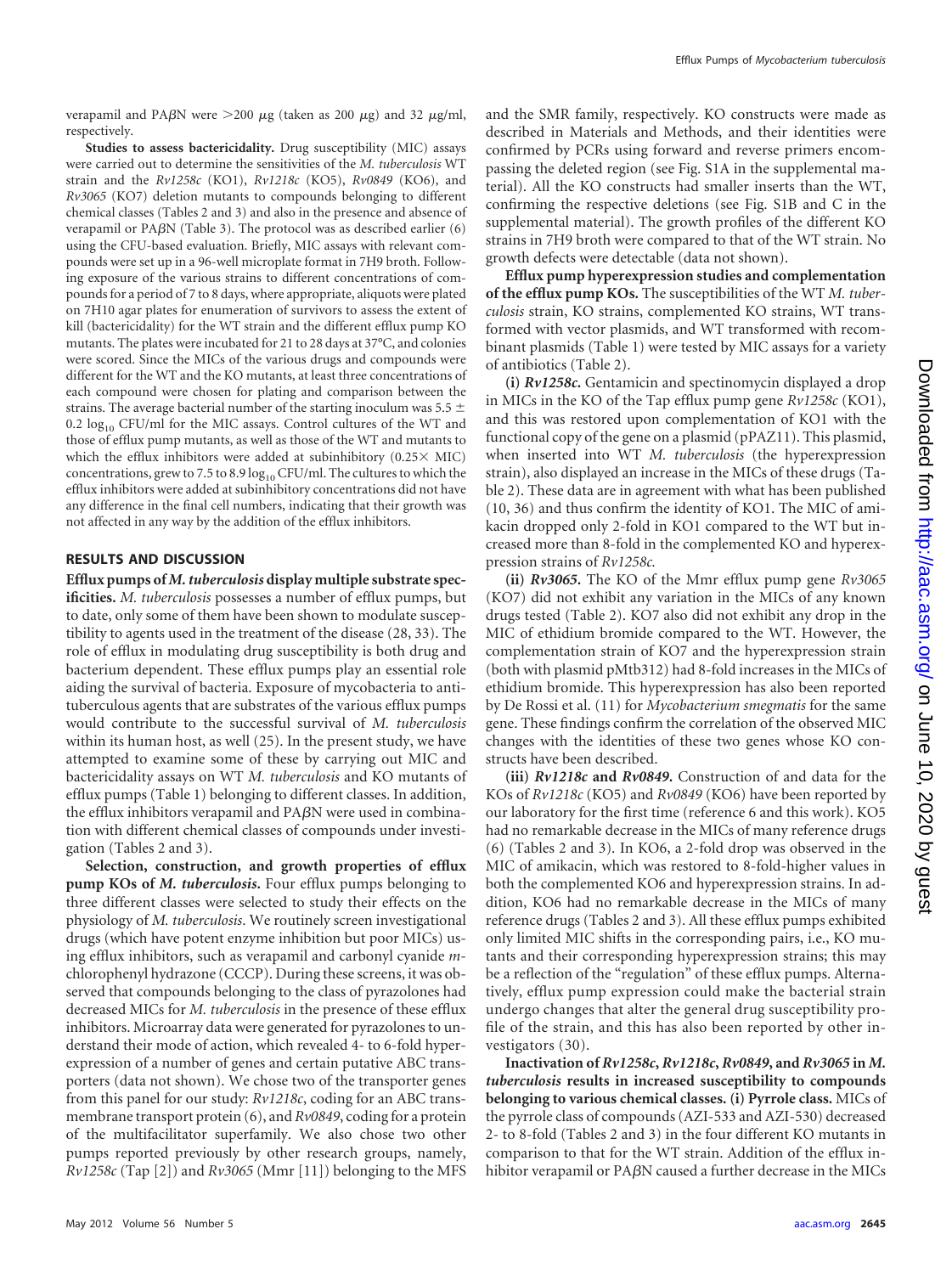|                                                                              |             |                     | MIC (µg/ml) for M. tuberculosis strain <sup>a</sup> : |               |         |                  |                  |                  |               |                    |               |               |                                                                                                                                                        |
|------------------------------------------------------------------------------|-------------|---------------------|-------------------------------------------------------|---------------|---------|------------------|------------------|------------------|---------------|--------------------|---------------|---------------|--------------------------------------------------------------------------------------------------------------------------------------------------------|
| mpound                                                                       |             |                     | WT $KOI^{\rho}$ $KOI(pPAZ11)^c$ $WT(pPAZ11)^d$        |               | $KOS^e$ | KOS(pBAN192)     | $WT(nBAN192)^g$  | KO6 <sup>h</sup> | KOS(nBAN193)' | WT(pBAN193)        | $KO7^k$       | KO7(pMtb312)' |                                                                                                                                                        |
| AZI-533 (pyrrole)                                                            | 0.03        | 0.016               | $\sum_{i=1}^{n}$                                      | 0.03          | 0.008   | 0.03             | 0.03             | 0.016            | 0.016         | 0.02               | 0.008         | 0.016         | 0.03                                                                                                                                                   |
| AZI-219 (pyrazolone) >256 256                                                |             |                     | 256                                                   | > 256         | 128     | 256              | 256              | 256              | 256           | >256               | 256           | 256           |                                                                                                                                                        |
| Clofazimine                                                                  | 0.125 0.125 |                     | 0.06                                                  | 0.125         | 0.125   | 0.06             | 0.125            | 0.125            | 0.125         | 0.06               | 0.06          | 0.06          |                                                                                                                                                        |
| Streptomycin                                                                 | $0.5\,$     | $\ddot{0}$          | $\overline{z}$                                        | $\Xi$         | 0.5     | $0.\overline{5}$ | 0.5              | 0.5              | $\Xi$         |                    | 0.5           | $\Xi$         |                                                                                                                                                        |
| E                                                                            | 0.03        | 0.03                | 0.03                                                  | 0.03          | 0.03    | 0.03             | 0.03             | 0.03             | 0.03          | $_{0.03}^{\rm 1D}$ | 0.03          | 0.03          |                                                                                                                                                        |
| dfampin                                                                      |             | $0.003$ $0.0016$ ND |                                                       | $\Xi$         | 0.0016  | $\Xi$            | $\Xi$            | 0.0016           | $\Xi$         | $\Xi$              | 0.006         | $\Xi$         |                                                                                                                                                        |
| Ethambutol                                                                   |             |                     | $\Xi$                                                 | $\Xi$         |         | $\Xi$            | $\Xi$            |                  | $\Xi$         | $\Xi$              |               | $\Xi$         |                                                                                                                                                        |
| Gentamicin                                                                   |             |                     |                                                       |               |         |                  |                  | $\frac{1}{2}$    | $\Xi$         | $\Xi$              | $\frac{1}{2}$ | $\Xi$         |                                                                                                                                                        |
| Spectinomycin                                                                |             |                     | 32                                                    | 64            |         | $\Xi$            | 64               | $\Xi$            | $\Xi$         | 64                 | $\Xi$         | $\Xi$         |                                                                                                                                                        |
| Amikacin                                                                     |             |                     | $\frac{8}{1}$                                         | $\frac{8}{2}$ |         | £                | $0.\overline{5}$ | 0.5              | $\frac{8}{2}$ | $\frac{8}{2}$      | $\ddot{0}$    | $\ddot{0}$    |                                                                                                                                                        |
| Kanamycin                                                                    |             |                     | >64                                                   | ≫             |         | $\approx$        | 73<br>2          |                  | 732           | 732                |               | >32           |                                                                                                                                                        |
| Ethidium bromide                                                             |             |                     |                                                       |               |         |                  |                  |                  |               |                    |               |               | $\frac{8}{2}$                                                                                                                                          |
| MICs were assayed over a range of 2-fold dilutions of antibiotics as discuss |             |                     |                                                       |               |         |                  |                  |                  |               |                    |               |               |                                                                                                                                                        |
|                                                                              |             |                     |                                                       |               |         |                  |                  |                  |               |                    |               |               | ed in Materials and Methods. MICs were determined by the resazurin-based microplate assay. Each reported value is the average of at least 2 independen |

| ĺ                    |
|----------------------|
|                      |
|                      |
|                      |
|                      |
|                      |
|                      |
|                      |
|                      |
|                      |
|                      |
|                      |
|                      |
|                      |
|                      |
|                      |
|                      |
|                      |
| $\ddot{\phantom{0}}$ |
|                      |
|                      |
|                      |
|                      |
|                      |
|                      |
|                      |
|                      |
|                      |
|                      |
| ļ                    |
|                      |
|                      |
|                      |
|                      |
|                      |
|                      |
|                      |
|                      |
|                      |
|                      |
|                      |
|                      |
|                      |
|                      |
|                      |
|                      |
|                      |
|                      |
|                      |
|                      |
|                      |
|                      |
|                      |
|                      |
|                      |
|                      |
|                      |
|                      |
|                      |
|                      |
|                      |
|                      |
|                      |
|                      |
| ł                    |
|                      |
| ׇ֚֘֝                 |

assays. MICs of the WT strain containing the vectors pMV261 and pMD31 were the same as those of the WT; hence, they are not shown in the table. All the plasmids have kanamycin as the selection marker. ND, not determined. assays. MICs of the WT strain containing the vectors pMV261 and pMD31 were the same as those of the WT; hence, they are not shown in the table. All the plasmids have kanamycin as the selection marker. ND, not determined.

KO5(pBAN192) is KO5 complemented with plasmid pBAN192. <sup>7</sup> WT(pBAN192) is M. tuberculosis containing plasmid pBAN192. KO6(pBAN193) is KO6 complemented with plasmid pBAN193. *f* KO5(pBAN192) is KO5 complemented with plasmid pBAN192. *g* WT(pBAN192) is *M. tuberculosis* containing plasmid pBAN192. KO6(pBAN193) is KO6 complemented with plasmid pBAN193. WT(pBAN193) is M. tuberculosis containing plasmid pBAN193. *j* WT(pBAN193) is *M. tuberculosis* containing plasmid pBAN193. <sup>d</sup> WT(pPAZ11) is M. tuberculosis containing plasmid pPAZ11. KO1(pPAZ11) is KO1 complemented with plasmid pPAZ11. WT(pPAZ11) is *M. tuberculosis* containing plasmid pPAZ11. *e* KO5 is M. tuberculosis with the Rv1218c gene inactivated. <sup>1</sup> KO6 is M. tuberculosis with the Rv0849 gene inactivated. KO1 is *M. tuberculosis* with the *Rv1258c* gene inactivated. **KO7** is M. tuberculosis with the Rv3065 gene inactivated. KO5 is *M. tuberculosis* with the *Rv1218c* gene inactivated. KO6 is *M. tuberculosis* with the *Rv0849* gene inactivated. KO7 is *M. tuberculosis* with the *Rv3065* gene inactivated. *lmbc*

 KO7(pMtb312) is KO7 complemented with plasmid pMtb312. WT(pMtb312) is *M. tuberculosis* containing the plasmid pMtb312.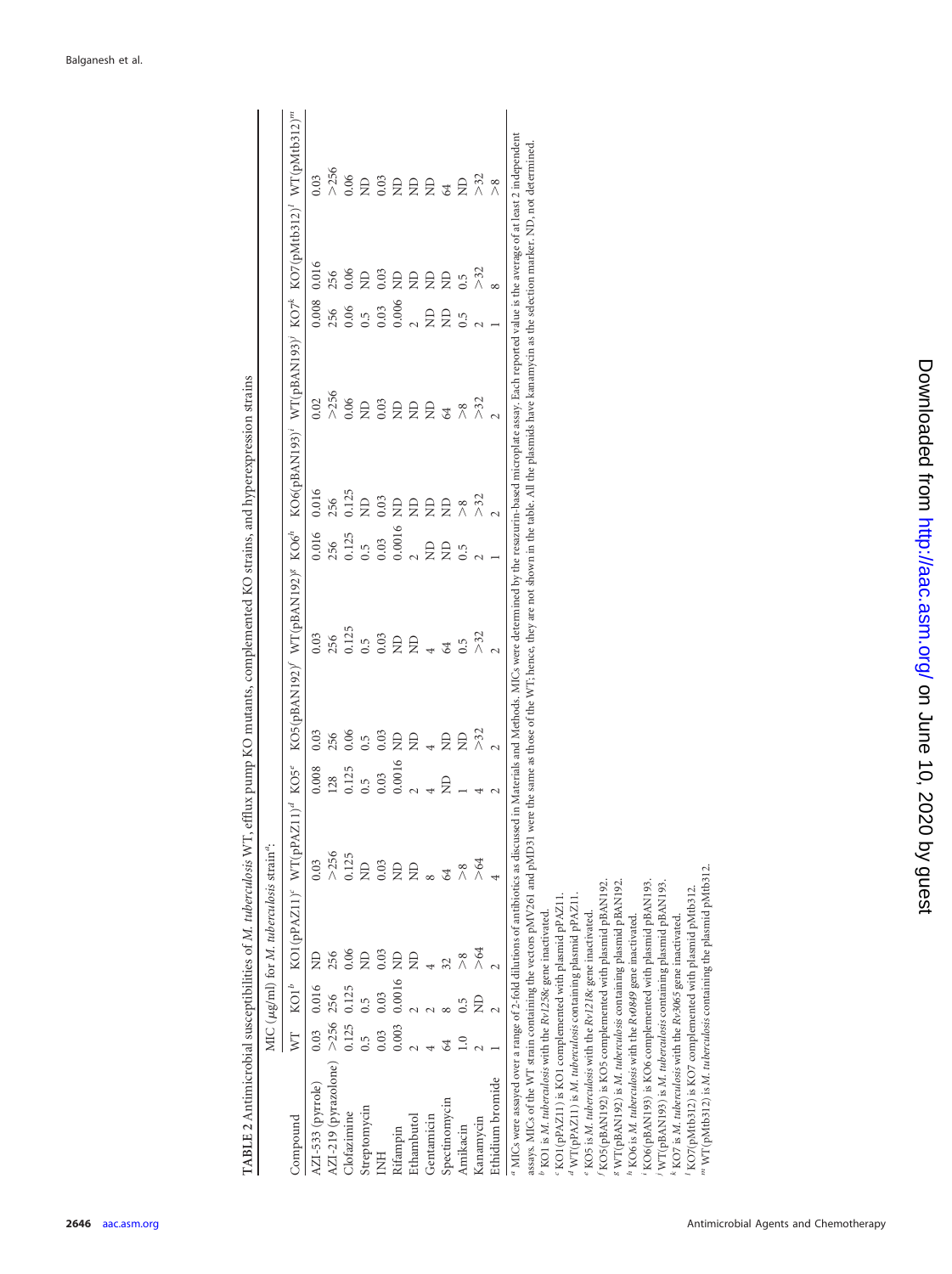|                           |                | MIC ( $\mu$ g/ml) for <i>M. tuberculosis</i> strain: |                 |                 |                 |
|---------------------------|----------------|------------------------------------------------------|-----------------|-----------------|-----------------|
| Compound                  | WT             | KO1                                                  | KO <sub>5</sub> | KO <sub>6</sub> | KO7             |
| Pyrroles                  |                |                                                      |                 |                 |                 |
| $AZI-533$                 | 0.03           | 0.016                                                | $0.004 - 0.008$ | $0.008 - 0.016$ | 0.008           |
| $AZI-533 + verapamil$     | 0.008          | 0.008                                                | 0.004           | 0.004           | 0.004           |
| $AZI-533 + PAGN$          | 0.016          | 0.004                                                | 0.004           | 0.004           | 0.002           |
| $AZI-530$                 | 0.25           | 0.125                                                | 0.03            | 0.06            | 0.03            |
| $AZI-530 + verapamil$     | 0.06           | 0.06                                                 | 0.03            | 0.03            | 0.016           |
| $AZI-530 + PAGN$          | 0.125          | 0.03                                                 | 0.03            | 0.06            | 0.016           |
| Pyrazolones               |                |                                                      |                 |                 |                 |
| $AZI-219$                 | 256            | 128-256                                              | $64 - 128$      | $128 - 256$     | 128-256         |
| $AZI-219 + verapamil$     | $16 - 32$      | $16 - 32$                                            | $8 - 16$        | $8 - 16$        | $16 - 32$       |
| $AZI-219 + PAGN$          | 32             | 32                                                   | 32              | 128             | $16 - 32$       |
| $AZI-335$                 | 1              | 1                                                    | 0.5             | 0.5             | $0.5 - 1$       |
| $AZI-335 + verapamil$     | 0.5            | 0.5                                                  | 0.25            | 0.25            | 0.25            |
| $AZI-335 + PAGN$          | 0.5            | 0.5                                                  | 0.125           | $0.25 - 0.5$    | 0.5             |
| Other drugs               |                |                                                      |                 |                 |                 |
| Clofazimine               | $0.125 - 0.25$ | $0.06 - 0.125$                                       | $0.06 - 0.125$  | $0.06 - 0.125$  | $0.03 - 0.06$   |
| Clofazimine + verapamil   | 0.03           | 0.03                                                 | 0.016           | $0.016 - 0.03$  | $0.008 - 0.016$ |
| Clofazimine + $PA\beta N$ | 0.016          | 0.03                                                 | 0.016           | 0.06            | 0.016           |
| Efflux inhibitors         |                |                                                      |                 |                 |                 |
| Verapamil                 | >200           | >200                                                 | >200            | >200            | >200            |
| $PA\beta N$               | 32             | 16                                                   | 16              | 16              | 16              |

<span id="page-4-0"></span>**TABLE 3** Susceptibilities of *M. tuberculosis* WT and *Rv1258c*, *Rv1218c*, *Rv0849*, and *Rv3065* KO mutants to compounds in the presence and absence of efflux inhibitors

MICs were determined by the resazurin-based microplate assay. Each reported value is the average of at least 2 independent assays. The efflux inhibitors verapamil and PAN were added at 50  $\mu$ g/ml and 4–8  $\mu$ g/ml (subinhibitory) concentrations where required.

of these pyrroles by 2- to 4-fold for the WT and the KO mutants. In the bactericidality assays, the WT and the four KO mutants (KO1, KO5, KO6, and KO7) displayed a concentration-dependent bactericidal response to AZI-533 [\(Fig. 1A](#page-5-0) and B). Bactericidal measurements of AZI-533 revealed killing values of 0.6, 1.0, 1.9, 0.8, and 2.1  $log_{10}$  CFU/ml in the WT and the four KO mutants, respectively, at the highest concentration  $(0.03 \ \mu\text{g/ml})$  tested [\(Fig. 1A](#page-5-0)). The best response was seen in KO5 and KO7, whose pumps are encoded by *Rv1218c* and *Rv3065*, respectively. The efflux inhibitor PA $\beta$ N was selected for bactericidal studies. When PA $\beta$ N was added to the assay, the killing values obtained were 1.7, 1.3, 1.6, 1.2, and 2.4  $log_{10}$  CFU/ml, respectively, in the WT and the four KO mutants [\(Fig. 1B](#page-5-0)). It can be noticed that in the WT cells there is a 3-fold increase in the bactericidal values with PABN compared to those of the KO mutants, which do not exhibit any significant increase in their bactericidal values. This finding argues in favor of the fact that an efflux inhibitor like PA $\beta$ N could interfere with more than one efflux pump in WT *M. tuberculosis* cells. AZI-530 had a similar MIC profile but was not taken up for bactericidality studies [\(Table 3\)](#page-4-0).

*Rv1218c* and *Rv3065* appear to be two important pumps responsible for the efflux of AZI-533, and *Rv1258c* and *Rv0849* are the other two pumps that are involved to a lesser extent.  $PA\beta N$ functions through a competitive-inhibition (peptidomimetic) mechanism, and the efflux pumps recognize  $PA\beta N$  as a substrate instead of the target compound [\(5\)](#page-7-21). In the WT *M. tuberculosis* cells, all four pumps may compete, though to different extents, to efflux PA $\beta$ N when it enters the bacterial cell along with the compound. Apart from these four pumps, there could be additional pumps that may compete for PAN in the WT. In three of the four

KOs, the kill values improved only marginally when the efflux inhibitor PA $\beta$ N was added. This could imply that there are no additional pumps that could compete for PABN apart from the three that were investigated in our study. We conclude from these data that all four of the pumps studied are involved to different extents in the efflux of AZI-533.

Even though PA $\beta$ N was specifically shown to be an inhibitor of the RND transporters [\(31\)](#page-7-22), our results demonstrate the affinity of PA<sub>B</sub>N for efflux pumps of *M. tuberculosis* belonging to classes other than the RND transporter class.

**(ii) Pyrazolone class.** The pyrazolone class of compounds presented a different picture. AZI-219, one of the pyrazolones tested, had an MIC of 256 µg/ml for WT *M. tuberculosis*. In three out of the four KO strains tested, the MICs decreased just 2-fold [\(Table](#page-4-0) [3\). However, when verapamil was added as the efflux inhibitor in](#page-4-0) [the assays along with AZI-219, there was a steep decrease of 8- to](#page-4-0) [16-fold in the MICs for all the strains \(WT and the KO mutants\)](#page-4-0) [tested. This confirms the presence of an alternate efflux pump\(s\)](#page-4-0) [that is susceptible to verapamil. Addition of PA](#page-4-0)BN caused 4-fold [decreases in the MICs of the WT and the KO mutants, with the](#page-4-0) [exception of KO6, which showed minimal \(2-fold\) to no decrease](#page-4-0) [\(Table 3\)](#page-4-0). Again, this confirms the presence of an alternate efflux  $pump(s)$  that is susceptible to PA $\beta$ N. Since verapamil appeared to be a better inhibitor, it was chosen for bactericidality studies.

Examining the bactericidal effects of these compounds, it is clear that the bactericidal effect of AZI-219 was not evident in the WT, KO1, KO6, and KO7 in the absence of verapamil [\(Fig. 2A](#page-6-0) and B), while the addition led to enhanced killing of the WT and, to different extents, of the KO strains. CFU values for survivors obtained from the bactericidality assays without verapamil recorded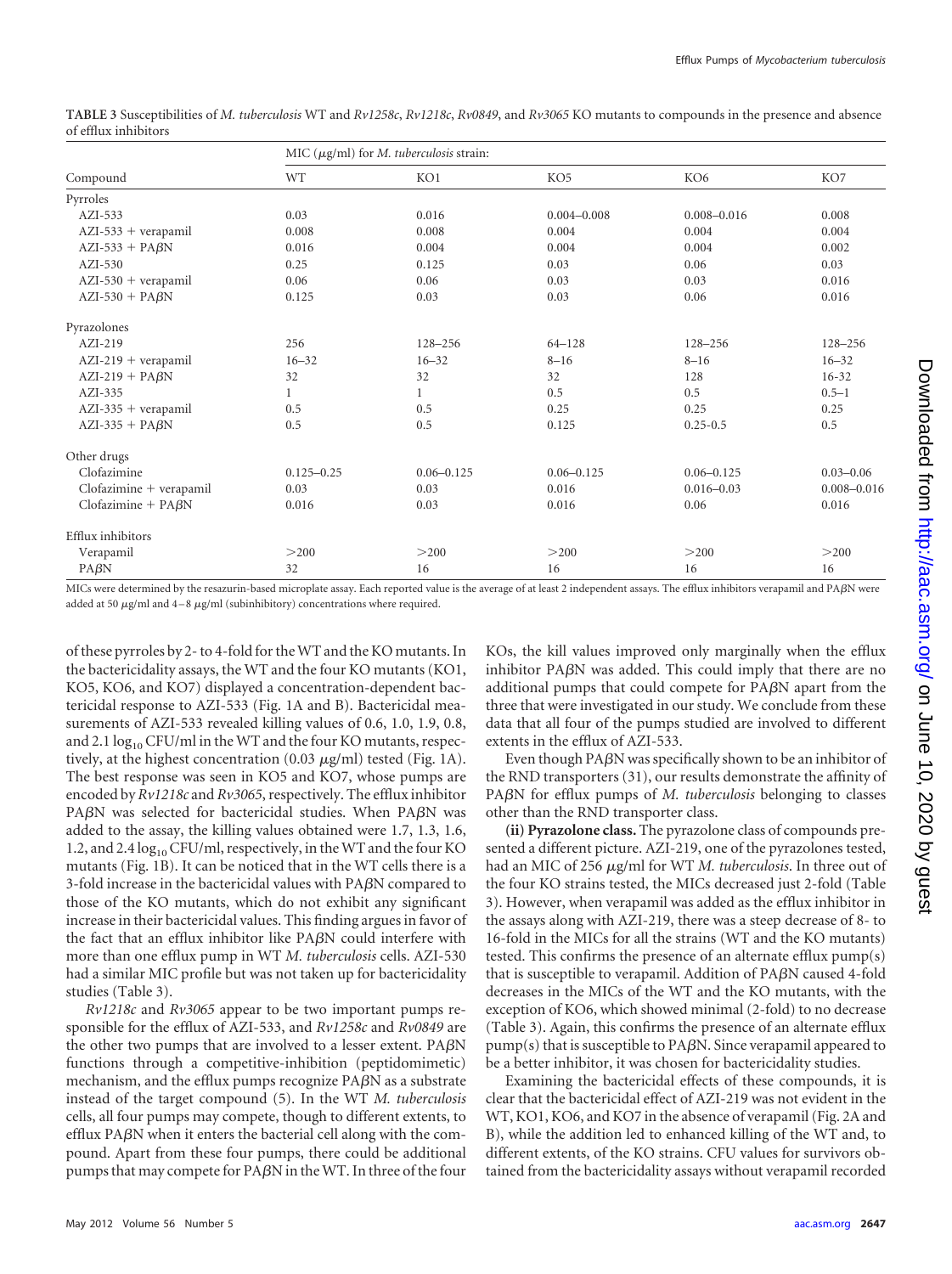

<span id="page-5-0"></span>**FIG 1** Bactericidal profile of AZI-533 on WT *M. tuberculosis* and the efflux pump KO mutants. (A) Survival curves in the presence and absence of the inhibitor PAßN. Bactericidal assays were performed as described in Materials and Methods. Cultures were exposed to AZI-533 at the concentrations indicated and processed for enumeration of survivors. The three concentrations used cover the range of MICs for the different strains in the study: WT (0.03  $\mu$ g/ml), KO1 and KO6 (0.016 µg/ml), KO5 (0.008 µg/ml), and KO7 (0.004 µg/ml). The vertical (y) axis represents the number of bacteria surviving under each concentration shown in the horizontal (*x*) axis after compound (AZI-533) exposure for 7 days. The dashed line indicates the cell number for all the strains at the start of the  $\alpha$  experiment, which was 5.5  $\pm$  0.2  $\log_{10}$  CFU/ml. PA $\beta$ N was used at 8  $\mu$ g/ml for the WT and 4  $\mu$ g/ml for the KO strains. (B) Log kill values for WT *M. tuberculosis* and the different efflux pump KO mutants deduced from the starting cell number of 5.5  $log_{10}$  CFU/ml on day 0 and survivors at the end of the 7-day exposure to the compound. The results shown represent data from one of two or three independent experiments.

no kill values in the WT, KO1, and KO6 strains and a nominal value of 0.6  $log_{10}$  CFU/ml in KO7. The addition of verapamil resulted in an increase in the kill values to 1.4, 0.9, 3.5, 1.8, and 3.1  $log_{10}$  CFU/ml in the WT and the KO mutants, respectively. This increase in kill values ranged from 1.5- to 3-fold. In KO5, the values were below the limit of quantification. The kill values were quite significant for AZI-219 for KO5 even in the absence of verapamil. Thus, *Rv1218c* appears to play a major role in the efflux of AZI-219. These data seem to indicate that both the verapamil-sensitive efflux system and the efflux systems deleted in the specific mutants have various degrees of influence on the efflux of AZI-219.

In the experiments with compound AZI-335, belonging to the same class, the decrease in MICs in the presence of either verapamil or PA $\beta$ N was only 2- to 4-fold. This could be due to either or both of the following reasons: (i) the difference in the affinity of AZI-219 and AZI-335 for the target or (ii) the ability to be recognized by the efflux pumps under investigation. The latter reason

seems more probable in the present context. AZI-335 was not profiled in bactericidality assays.

The MIC of clofazimine for the WT cells was  $0.125 \mu g/ml$ , and it decreased to 0.06, 0.03, 0.06, and 0.03  $\mu$ g/ml (2-, 4-, 2-, and 4-fold) in the mutants KO1, KO5, KO6, and KO7, respectively, compared to that for the WT [\(Table 3\)](#page-4-0). Upon addition of the efflux inhibitor verapamil or PA $\beta$ N, the MICs decreased 4- to 8-fold for the WT and a further 2- to 4-fold for the KO mutants. This was not profiled in the bactericidality assays.

INH consistently had an MIC of 0.03  $\mu$ g/ml for the WT and the efflux pump mutants. The addition of the efflux inhibitor verapamil or PA $\beta$ N at subinhibitory concentrations to the WT and the efflux pump mutants did not result in any change in the MICs of INH. Bactericidality assays did not reveal any reduction in cell numbers (data not shown).

Our studies indicate that among all four efflux pumps we studied and compared, the pumps encoded by *Rv1218c* (reference [6](#page-7-10) and this work) and *Rv3065* appear to play major roles in mediating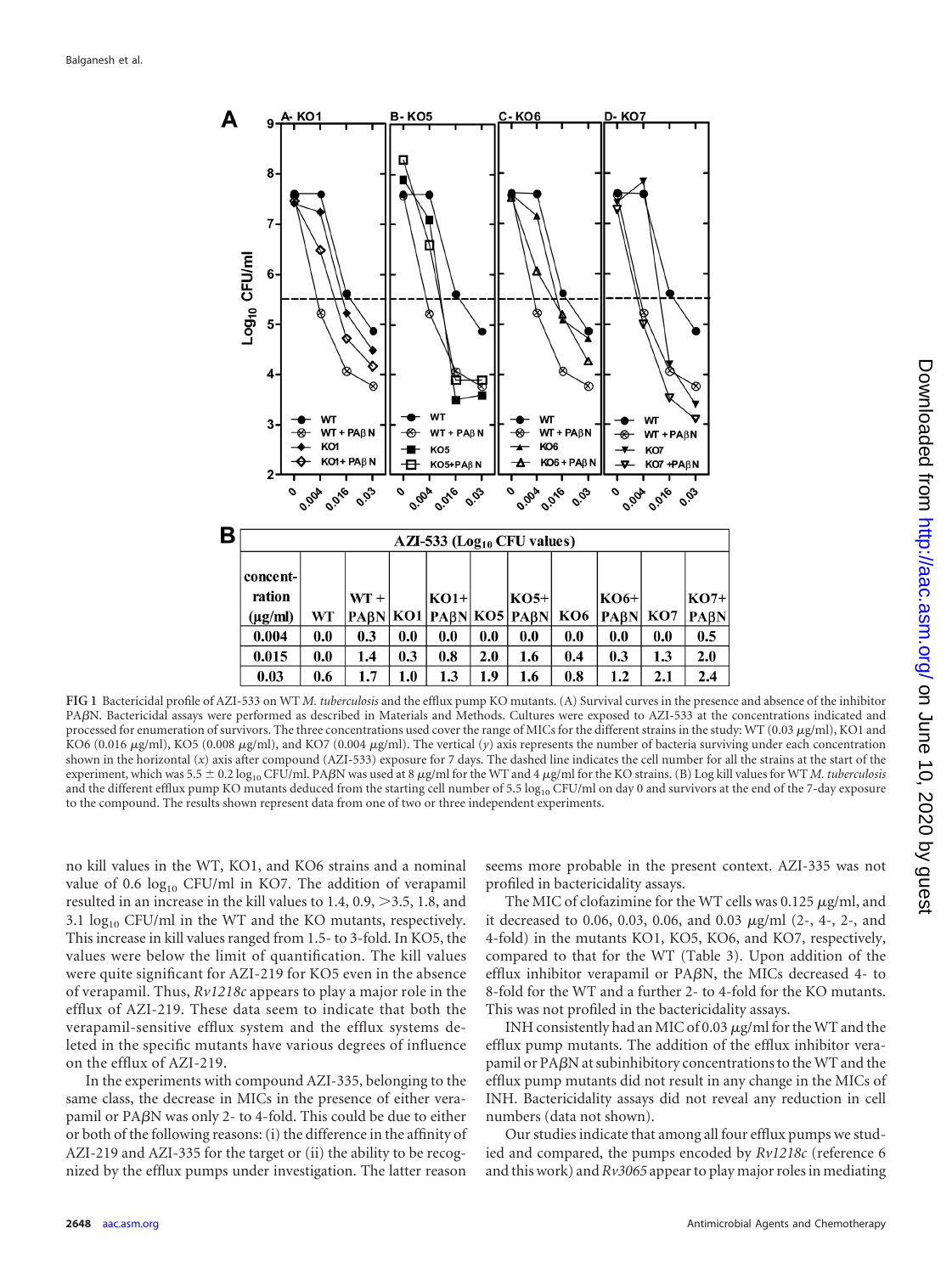

<span id="page-6-0"></span>**FIG 2** Bactericidal profile of AZI-219 on WT *M. tuberculosis* and the efflux pump KO mutants. (A) Survival curves in the presence and absence of the inhibitor verapamil. Bactericidal assays were performed as described in Materials and Methods. Cultures were exposed to AZI-219 at the concentrations indicated and processed for enumeration of survivors. The three concentrations used cover the range of MICs for the different strains in the study (WT [256  $\mu$ g/ml] and KO1, KO5, KO6, and KO7 [128 to 256  $\mu$ g/ml]) and the MICs of all cultures in the presence of 50  $\mu$ g/ml of verapamil (16 to 32  $\mu$ g/ml). The vertical (*y*) axis represents the number of bacteria surviving under each concentration shown in the horizontal (*x*) axis after AZI-219 exposure for 7 days. The dashed line indicates the cell number for all the strains at the start of the experiment, which was  $5.5 \pm 0.2 \log_{10}$  CFU/ml. Verapamil was used at 50 µg/ml for the WT and KO strains. (B) Log kill values for WT *M. tuberculosis* and the different efflux pump KO mutants deduced from the starting cell number of 5.5 log<sub>10</sub> CFU/ml on day 0 and survivors at the end of the 7-day exposure to AZI-219. The results shown represent data from one of two or three independent experiments. \*, in KO5 at 256  $\mu$ g/ml, the values were below the limit of quantification (no growth at 100  $\mu$ l of the lowest dilution plated) and hence were marked as  $>$  3.5. Ver, verapamil.

the efflux of compounds belonging to the pyrrole and pyrazolone chemical classes [\(Table 4\)](#page-7-23). The experiments with the efflux inhibitors verapamil and  $P_A\beta N$  suggest the involvement of additional efflux pumps that could play a role against these classes of compounds. It is not unusual that a chemical/compound/drug is the substrate for several pumps, given the redundancy of these pumps and their broad substrate specificities.

**Concluding comments.** Drug resistance arising out of efflux pump overexpression has been an issue in clinical settings, as well [\(15,](#page-7-18) [16,](#page-7-24) [35\)](#page-8-1), which poses serious problems in the treatment of tuberculosis; this needs to be addressed as a priority. Several efflux pumps and their regulators are also induced during macrophage infection [\(1,](#page-7-25) [20,](#page-7-26) [32,](#page-7-27) [34\)](#page-8-4). In addition, efflux could be the rate-limiting step in the discovery of novel anti-TB compounds, as has already been recognized in the discovery of drugs for Gram-negative bacterial infections. The discovery of new pumps with multiple specificities in *M. tuberculosis* and the impact these pumps have on antitubercular therapy by conferring resistance to many of the new molecules discovered necessitate the study of efflux mechanisms as an important therapeutic target. Identification of an efflux inhibitor that could be used as adjunct therapy alongside the existent regimen of drugs will have a significant impact on drug discovery and tremendous value in the treatment of tuberculosis.

While the use and study of the KO mutants and their interaction with specific classes of anti-TB compounds have helped highlight the involvement of efflux, the use of efflux inhibitors has thrown some light on how the pumps can work in concert within *M. tuberculosis*. A recent elegant study has demonstrated that efflux pumps that are required for intracellular growth also mediate macrophage-induced drug tolerance [\(1\)](#page-7-25), and this ascertains the effects exerted by these pumps in different milieus. Efflux inhibitors like verapamil have been shown to reduce this tolerance. Therefore, there is reason to infer that the study of efflux can have relevance to susceptibility and the clinical outcomes of treatment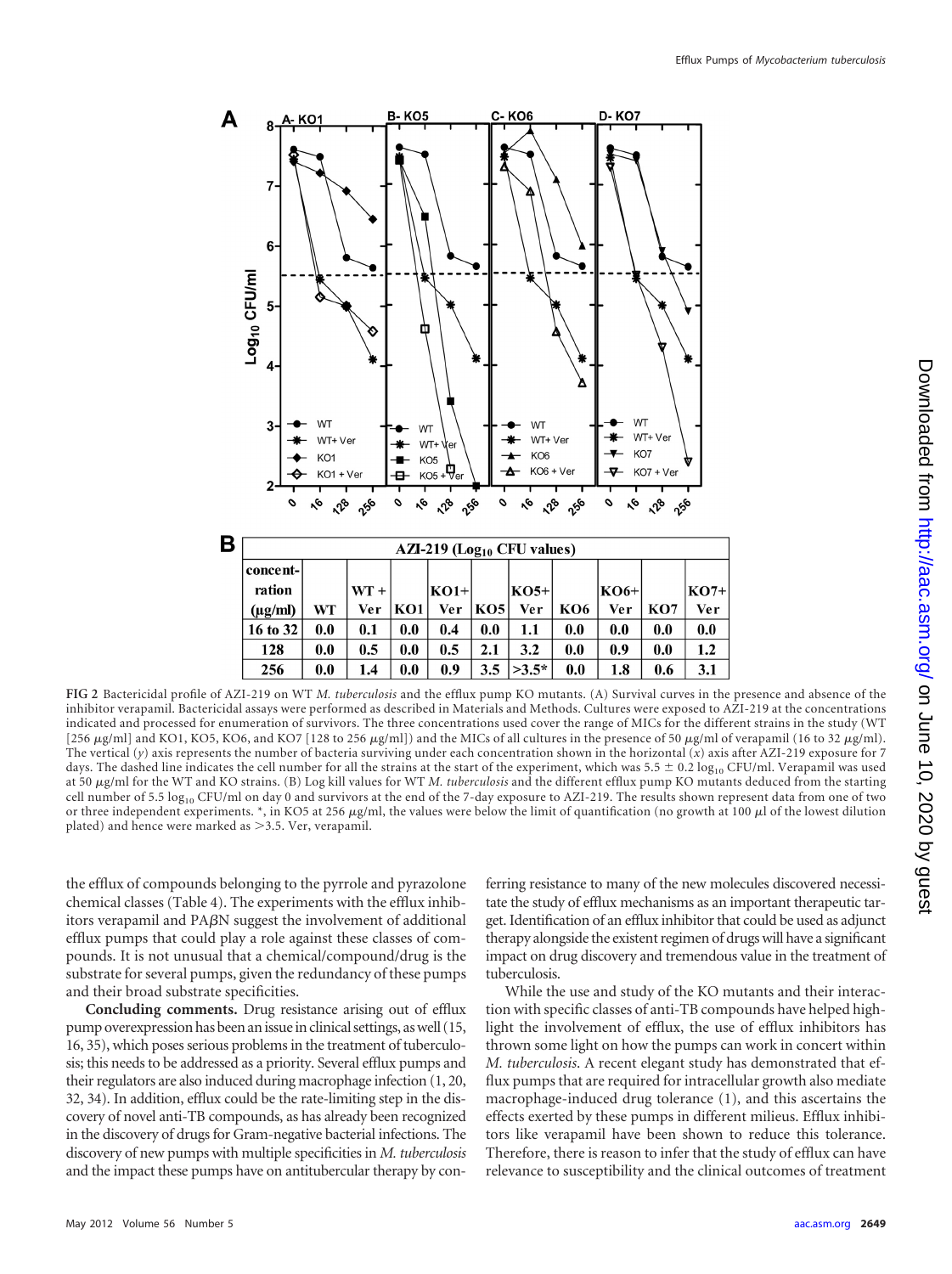|                 | Log kill value $(\log_{10} CFU/ml)^a$ |                     |                         |                          |  |  |  |
|-----------------|---------------------------------------|---------------------|-------------------------|--------------------------|--|--|--|
| Strain          | Pyrrole<br>$AZI-533$                  | $AZI-533 +$<br>PABN | Pyrazolone<br>$AZI-219$ | $AZI-219 +$<br>verapamil |  |  |  |
| $WT Mtu^c$      | 0.6                                   | 1.7                 | $\theta$                | 1.4                      |  |  |  |
| KO1             |                                       | 1.3                 | $\Omega$                | 0.9                      |  |  |  |
| KO <sub>5</sub> | 1.9                                   | 1.6                 | 3.5                     | $>3.5^b$                 |  |  |  |
| KO <sub>6</sub> | 0.8                                   | 1.2                 | 0                       | 1.8                      |  |  |  |
| KO7             | 2.1                                   | 2.4                 | 0.6                     | 3.1                      |  |  |  |

<span id="page-7-27"></span><span id="page-7-23"></span>**TABLE 4** Log kill values of different efflux pump KO mutants in the presence and absence of efflux inhibitors

*<sup>a</sup>* Log kill values for WT *M. tuberculosis* and the different efflux pump KO mutants at the highest concentration of the compounds tested.

*<sup>b</sup>* Below the LOQ (limit of quantification).

*<sup>c</sup> M. tuberculosis*.

with antimycobacterial agents. However, the overlap in substrate specificities among these pumps poses several challenges to this approach [\(4\)](#page-7-28). On the other hand, our findings indicate that, depending on the mode of inhibition of the pump, an inhibitor like PABN or verapamil would indeed add tremendous value in treating tuberculosis [\(5,](#page-7-21) [26,](#page-7-29) [33\)](#page-8-2), since they seem to interact differently with each pump-substrate combination. Several investigators are actively involved in the search for such inhibitors [\(14,](#page-7-30) [19\)](#page-7-31) to treat various bacterial infections. Recently, a third-generation P-glycoprotein inhibitor, tariquidar, has been reported to be a potent inhibitor of certain bacterial efflux pumps *in vitro* [\(17\)](#page-7-32).

No efflux pump inhibitor has yet reached clinical practice, but it is clear that this area of drug development offers a lot of promise, as it will further enhance the effective use of several drugs that have previously been considered to be of great clinical value and also new molecules that are currently under development [\(24\)](#page-7-15).

## **ACKNOWLEDGMENTS**

We gratefully acknowledge Jose Ainsa for the kind gift of plasmid pPAZ11 and Giovanna Riccardi for the plasmids pMD31 and pMtb312. We thank Sudha Ravishankar for the use of the microarray data and Nimi Marcel for some early experiments. We also thank S. Anandkumar and T. S. Balganesh for critical reading of the manuscript and valuable inputs.

M.B. conceptualized the work, designed the experiments, analyzed data, and wrote the paper. U.S. designed the KO constructs. S.K. was involved in the construction of the KOs and their characterization. A.V.N. performed some initial experiments and made the complemented constructs. N.D. and S.S. performed all the major experiments.

### <span id="page-7-25"></span>**REFERENCES**

- 1. **Adams KN, et al.** 2011. Drug tolerance in replicating mycobacteria mediated by a macrophage-induced efflux mechanism. Cell **145**:1–15.
- <span id="page-7-9"></span>2. **Ainsa JA, et al.** 1998. Molecular cloning and characterization of Tap, a putative multidrug efflux pump present in *Mycobacterium fortuitum* and *Mycobacterium tuberculosis.* J. Bacteriol. **180**:5836 –5843.
- <span id="page-7-8"></span>3. Ainsa JA, et al. 1997. Aminoglycoside 2'-*N*-acetyltransferase genes are universally present in mycobacteria: characterisation of the  $aac(2')$ -*Ic* gene from *Mycobacterium tuberculosis* and the aac (2')-*Id* gene from *Mycobacterium smegmatis.* Mol. Microbiol. **24**:431– 441.
- <span id="page-7-28"></span>4. **Alibert S, Pages J-M.** 2007. Efflux pump inhibitors in bacteria. Expert Opin. Ther. Pat. **17**:883– 888.
- <span id="page-7-21"></span>5. **Askoura M, Mottawea W, Abujamel T, Taher I.** 2011. Efflux pump inhibitors (EPIs) as new antimicrobial agents against *Pseudomonas aeruginosa.* Libyan J. Med. **6**:5870 –5877.
- <span id="page-7-10"></span>6. **Balganesh M, et al.** 2010. Rv1218c, an ABC transporter of *Mycobacterium*

*tuberculosis* with implications in drug discovery. Antimicrob. Agents Chemother. **54**:5167–5172.

- <span id="page-7-1"></span>7. **Calver AD, et al.** 2010. Emergence of increased resistance and extensively drug-resistant tuberculosis despite treatment adherence, South Africa. Emerg. Infect. Dis. **16**:264 –271.
- <span id="page-7-11"></span>8. **Danilchanka O, Mailaender C, Niederweis M.** 2008. Identification of a novel multidrug efflux pump of *Mycobacterium tuberculosis.* Antimicrob. Agents Chemother. **52**:2503–2511.
- <span id="page-7-6"></span>9. **De Rossi E, Ainsa JA, Riccardi G.** 2006. Role of mycobacterial efflux transporters in drug resistance: an unresolved question. FEMS Microbiol. Rev. **30**:36 –52.
- <span id="page-7-7"></span>10. **De Rossi E, et al.** 2002. The multidrug transporters belonging to major facilitator superfamily in *Mycobacterium tuberculosis*. Mol. Med. **8**:714 – 724.
- <span id="page-7-12"></span>11. **De Rossi E, et al.** 1998. *mmr*, a *Mycobacterium tuberculosis* gene conferring resistance to small cationic dyes and inhibitors. J. Bacteriol. **180**: 6068 – 6071.
- <span id="page-7-0"></span>12. **Dye C, Lönnroth K, Jaramillo E, Williams BG, Raviglione M.** 2009. Trends in tuberculosis incidence and their determinants in 134 countries. Bull. World Health Organ. **87**:683– 691.
- <span id="page-7-2"></span>13. **Fattorini L, Migliori GB, Cassone A.** 2007. Extensively drug-resistant (XDR) tuberculosis: an old and new threat. Ann. Inst. Super Sanita` **43**: 317–319.
- <span id="page-7-30"></span>14. **Garvey MI, Rahman MM, Gibbons S, Piddock LJV.** 2011. Medicinal plant extracts with efflux inhibitory activity against Gram-negative bacteria. Int. J. Antimicrob. Agents **37**:145–151.
- <span id="page-7-18"></span>15. **Gupta AK, et al.** 2010. Microarray analysis of efflux pump genes in multidrug-resistant *Mycobacterium tuberculosis* during stress induced by common anti-tuberculosis drugs. Microb. Drug Resist. **16**:21–28.
- <span id="page-7-24"></span>16. **Jiang X, et al.** 2008. Assessment of efflux pump gene expression in a clinical isolate *Mycobacterium tuberculosis* by real-time reverse transcription PCR. Microb. Drug Resist. **14**:7–11.
- <span id="page-7-32"></span>17. **Leitner I, et al.** 2011. The third-generation P-glycoprotein inhibitor tariquidar may overcome bacterial multidrug resistance by increasing intracellular drug concentration. J. Antimicrob. Chemother. **66**:834 – 839.
- <span id="page-7-4"></span>18. **Li XZ, Nikaido H.** 2009. Efflux-mediated drug resistance in bacteria: an update. Drugs **69**:1555–1623.
- <span id="page-7-31"></span>19. **Lomovskaya O, Zgurskaya HI, Totrov M, Watkins WJ.** 2007. Waltzing transporters and 'the dance macabre' between humans and bacteria. Nat. Rev. Drug Discov. **6**:56 – 65.
- <span id="page-7-26"></span>20. **Morris RP, et al.** 2005. Ancestral antibiotic resistance in *Mycobacterium tuberculosis.* Proc. Natl. Acad. Sci. U. S. A. **102**:12200 –12205.
- <span id="page-7-3"></span>21. **Nguyen L, Thompson CJ.** 2006. Foundations of antibiotic resistance in bacterial physiology: the mycobacterial paradigm. Trends Microbiol. **14**:304– 312.
- <span id="page-7-5"></span>22. **Nikaido H.** 2001. Preventing drug access to targets: cell surface permeability barriers and active efflux in bacteria. Semin. Cell Dev. Biol. **12**:215– 223.
- <span id="page-7-17"></span>23. **Parish T, Stoker NG.** 2000. Use of a flexible cassette method to generate a double unmarked *Mycobacterium tuberculosis tlyA plcABC* mutant by gene replacement. Microbiology **146**:1969 –1975.
- <span id="page-7-15"></span>24. **Piddock LJ.** 2006. Clinically relevant chromosomally encoded multidrug resistance efflux pumps in bacteria. Clin. Microbiol. Rev. **19**:384 – 402.
- <span id="page-7-20"></span>25. **Piddock LJ.** 2006. Multidrug-resistance efflux pumps—not just for resistance. Nat. Rev. Microbiol. **4**:629 – 636.
- <span id="page-7-29"></span>26. **Piddock LJV, Garvey MI, Rahman MM, Gibbons S.** 2010. Natural and synthetic compounds such as trimethoprim behave as inhibitors of efflux in Gram-negative bacteria. J. Antimicrob. Chemother. **65**:1215–1223.
- <span id="page-7-16"></span>27. **Poole K.** 2005. Efflux-mediated antimicrobial resistance. J. Antimicrob. Chemother. **56**:20 –51.
- <span id="page-7-19"></span>28. **Poole K.** 2007. Efflux pumps as antimicrobial resistance mechanisms. Ann. Med. **39**:162–176.
- <span id="page-7-13"></span>29. **Ramon-Garcia S, Martin C, Ainsa JA, De Rossi E.** 2006. Characterisation of tetracycline resistance mediated by the efflux pump Tap from *Mycobacterium fortuitum.* J. Antimicrob. Chemother. **57**:252–259.
- <span id="page-7-14"></span>30. **Ramon-Garcia S, Martin C, Thompson CJ, Ainsa JA.** 2009. Role of the *Mycobacterium tuberculosis* P55 efflux pump in intrinsic drug resistance, oxidative stress responses, and growth. Antimicrob. Agents Chemother. **53**:3675–3682.
- <span id="page-7-22"></span>31. **Renau TE, et al.** 1999. Inhibitors of efflux pumps in *Pseudomonas aeruginosa* potentiate the activity of the fluoroquinolone antibacterial levofloxacin. J. Med. Chem. **42**:4928 – 4931.